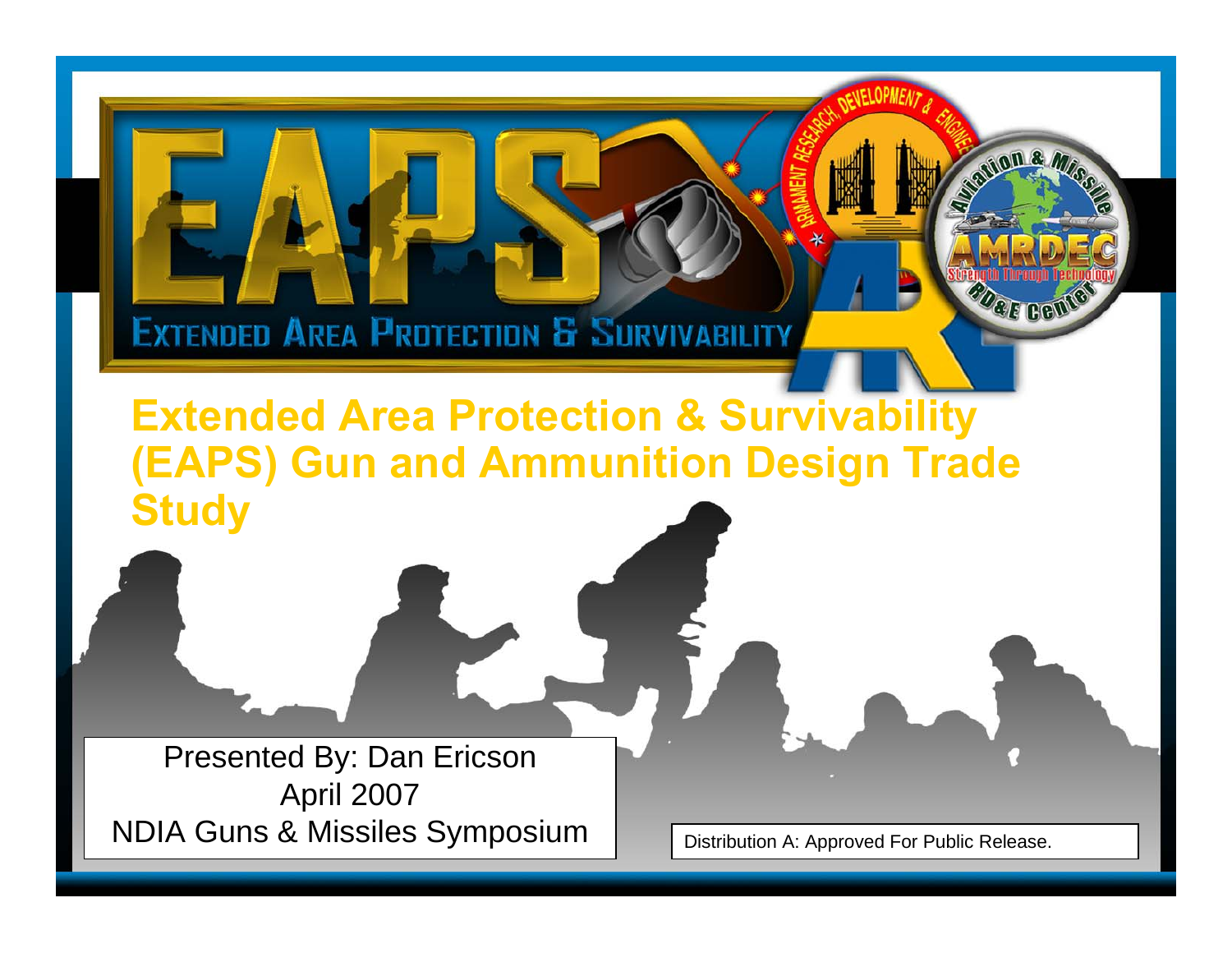# **System Analysis Division**

*Mission:***10-1: Serve as TACOM-ARDEC Systems** 

**Analysis organization-provide analytical services to all operating segments**

## *Vision:*

*Our* **Systems properly represented in the M&S Environment**

**--** *Complete knowledge and understanding*

## *Team:*

- **29 Personnel**
- **Almost all S&Es, Multidisciplinary**
- **Engineers, Physical Scientists, Computer Scientists, Physicists, Mathematicians**

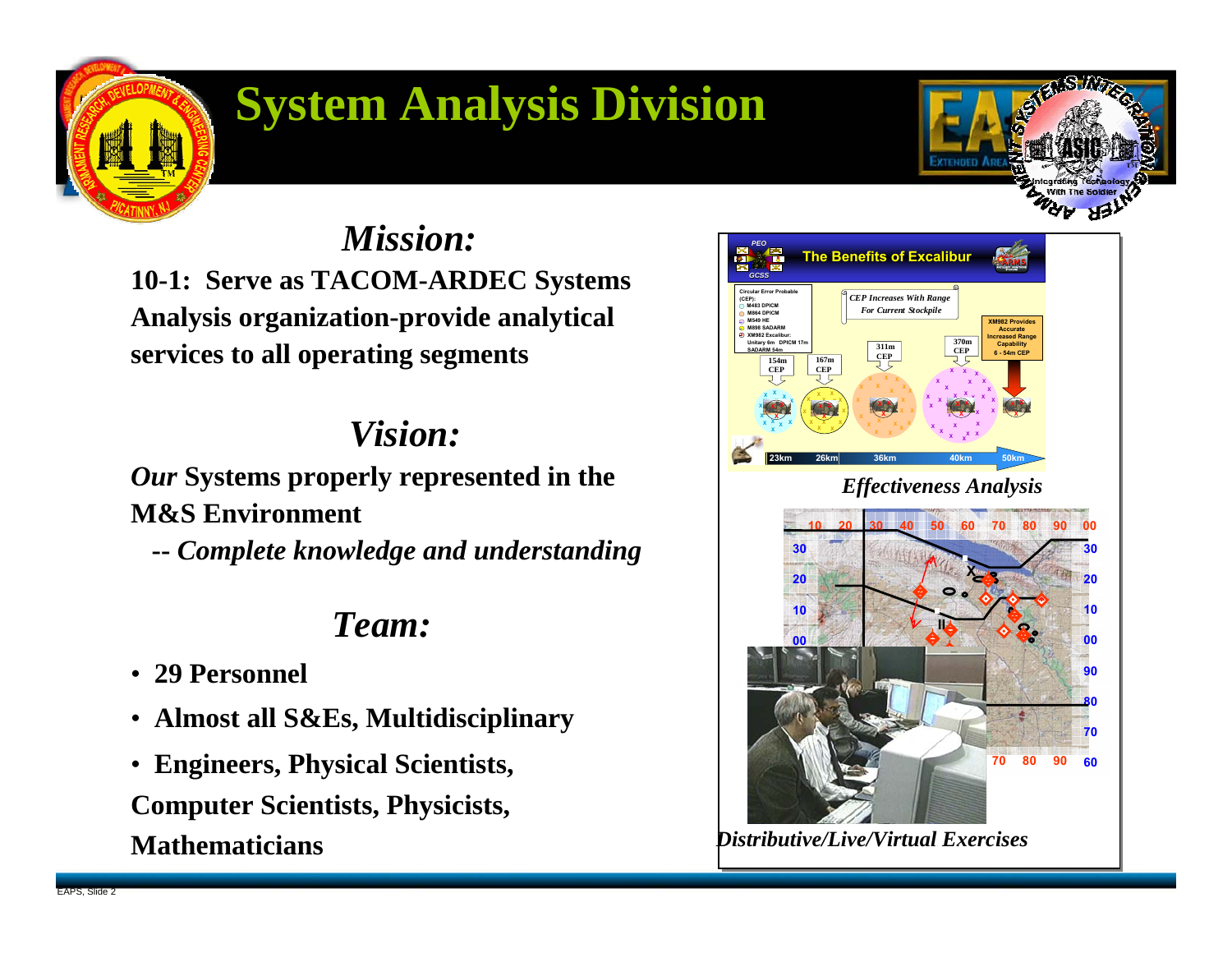# **Hierarchy of Modeling & Simulation**





**M&S Hierarchy**

*Tools used by Projects are defined by the Simulation Support Matrix!*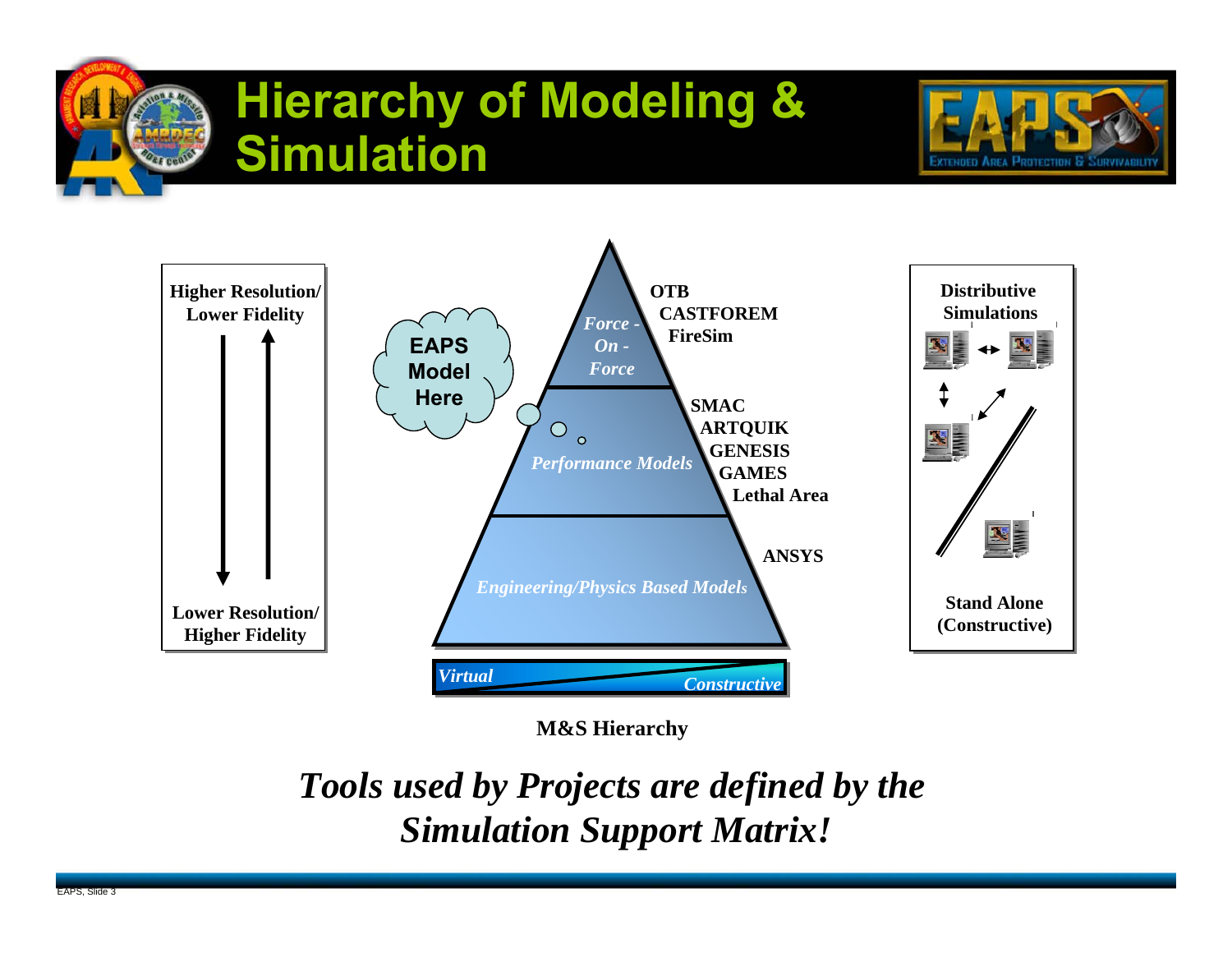# **Initial (3/2005) Concept Of EAPS Requirements**



- • Notional Requirements:
	- Targets: Mortars, Cannon Artillery, Rockets
	- Engage All Threats Within A Ground Protection Radius Prior To Coming Within Specified Distance From Ground
	- Defeat Single / Multiple Threats
		- High/Low Order Detonation Of Payload (Primary)
		- •Detonation or Destruction of Fuze (Secondary)
		- Destabilization of the Round; Damage To The Flight Body (Tertiary)
	- Quick Response Time
	- Improved Logistics and Cost
	- –Low Collateral Damage
	- Mobile / Transportable

**Study Objective: To Determine The Feasibility Of Meeting EAPS Requirements And (If Possible) To ID a Gun / Ammo Solution**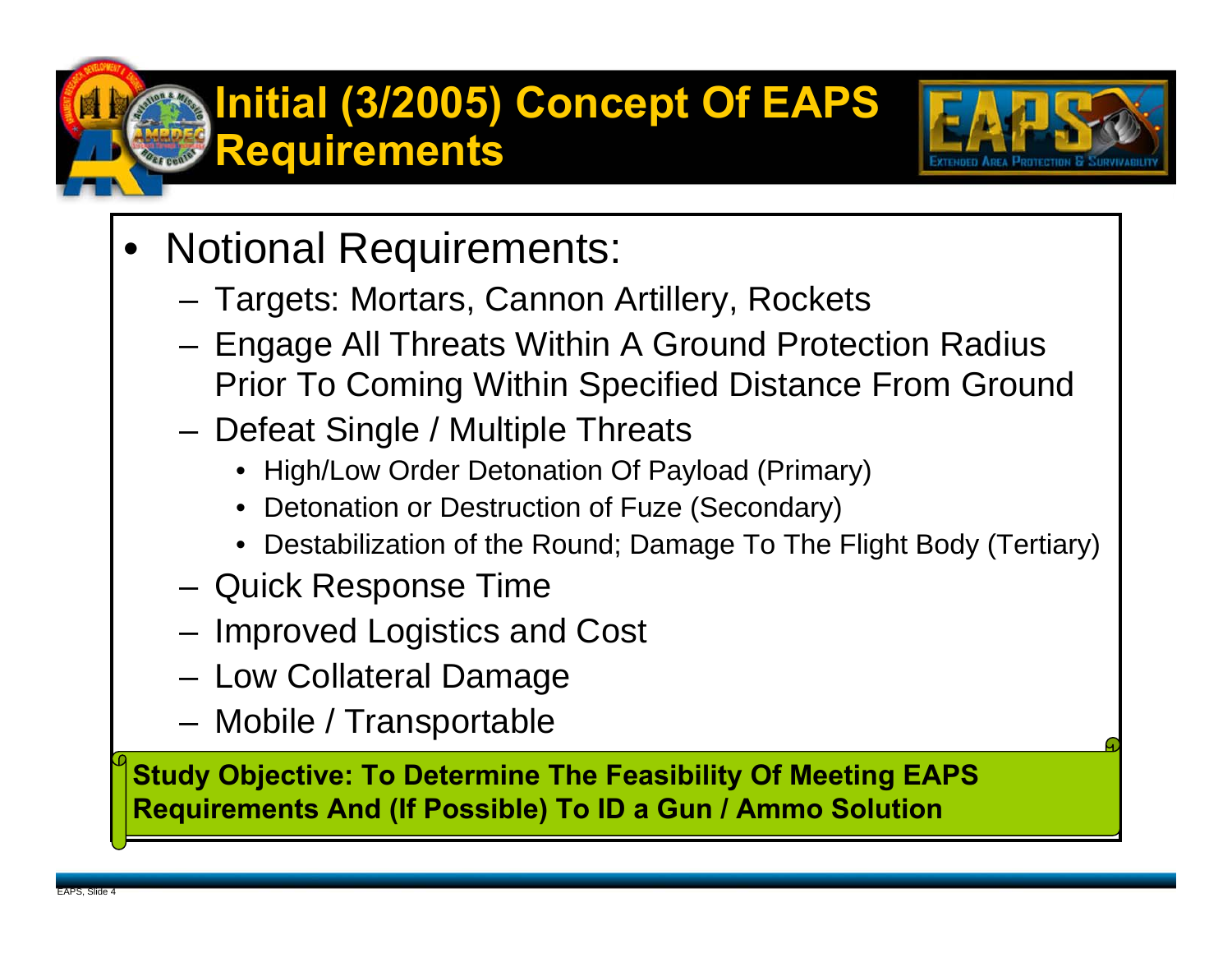



## **Basic Approach To The Problem**

- 1. Use brainstorming and QFD to develop the range of gun systems and munitions likely to address the threat and customer needs.
- 2. Determine details of the threat and weapon systems sufficient to allow a detailed analysis to be conducted.
- 3. Develop a computer simulation which models the EAPS environment with sufficient accuracy to compare system alternatives.
- 4. Run the simulation for all system alternatives.
- 5. Evaluate results and make recommendations.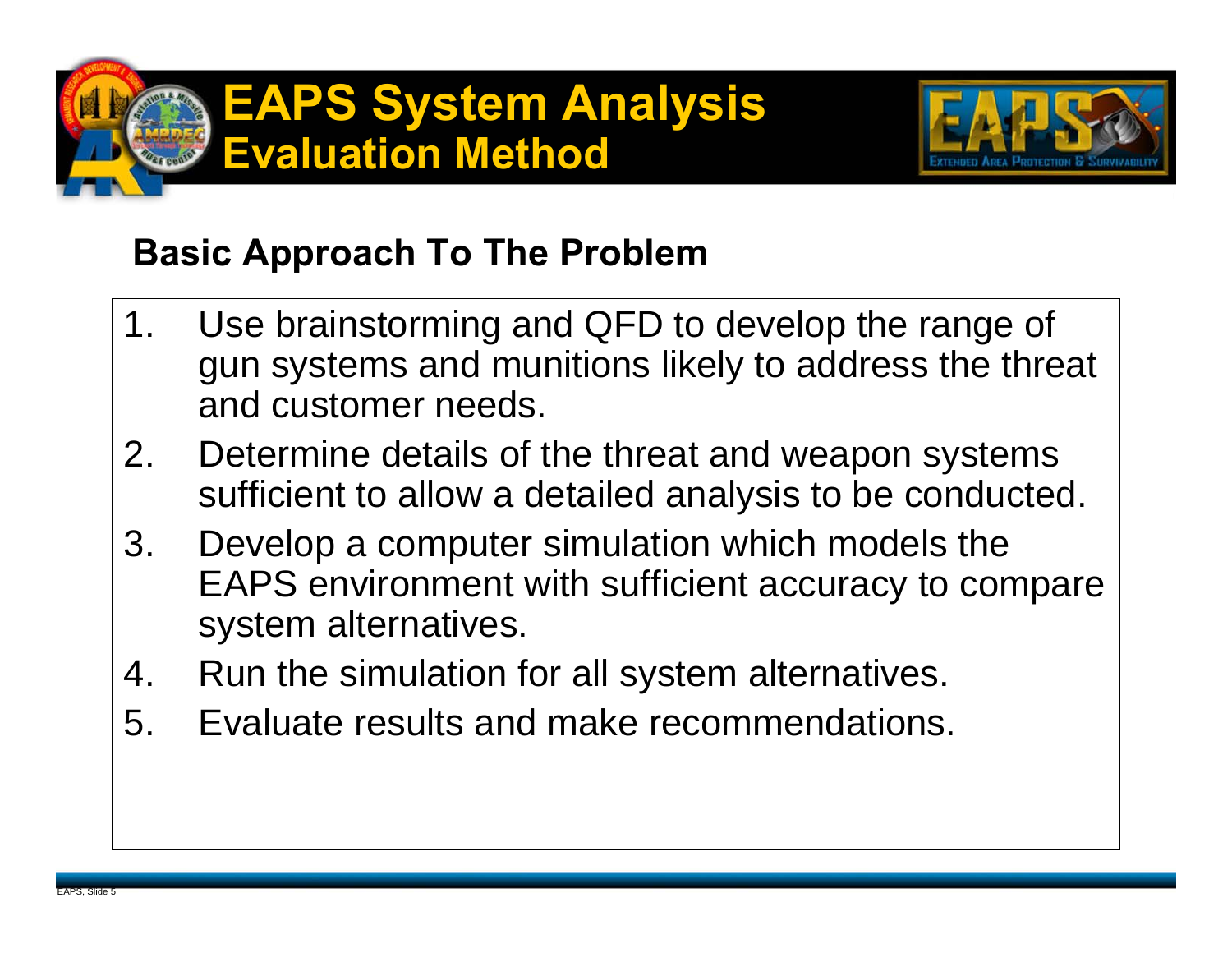# **Initial SME Selections: Most Promising Options (5/13/05)**



- • Early detection: Acoustics *(needs prove out of utility).*
- • Acquisition and Tracking Radars: **PTS**, Phalanx, etc. *(compare to each other).*
- • Guidance: Unguided, **Command Guidance**, Lock on Before Launch, Autonomous *(needs Phit analysis).*
- • Fuzing: Proximity – RF or Optical/ IR, Time, **Command Detonate**, Direct Hit KE.
- • Warhead: **multi-EFP**, Canister with Multi-KE Rods or Tungsten Balls, Focused, **Preformed Fragments**, KE bullets, frangible KE *(needs lethality, fragment size, weight, velocity tradeoff study).*
- • Weapon systems: 20mm (Phalanx-type), **50mm** (Bush III, Skyshield types), 70mm, 82mm Scorpion.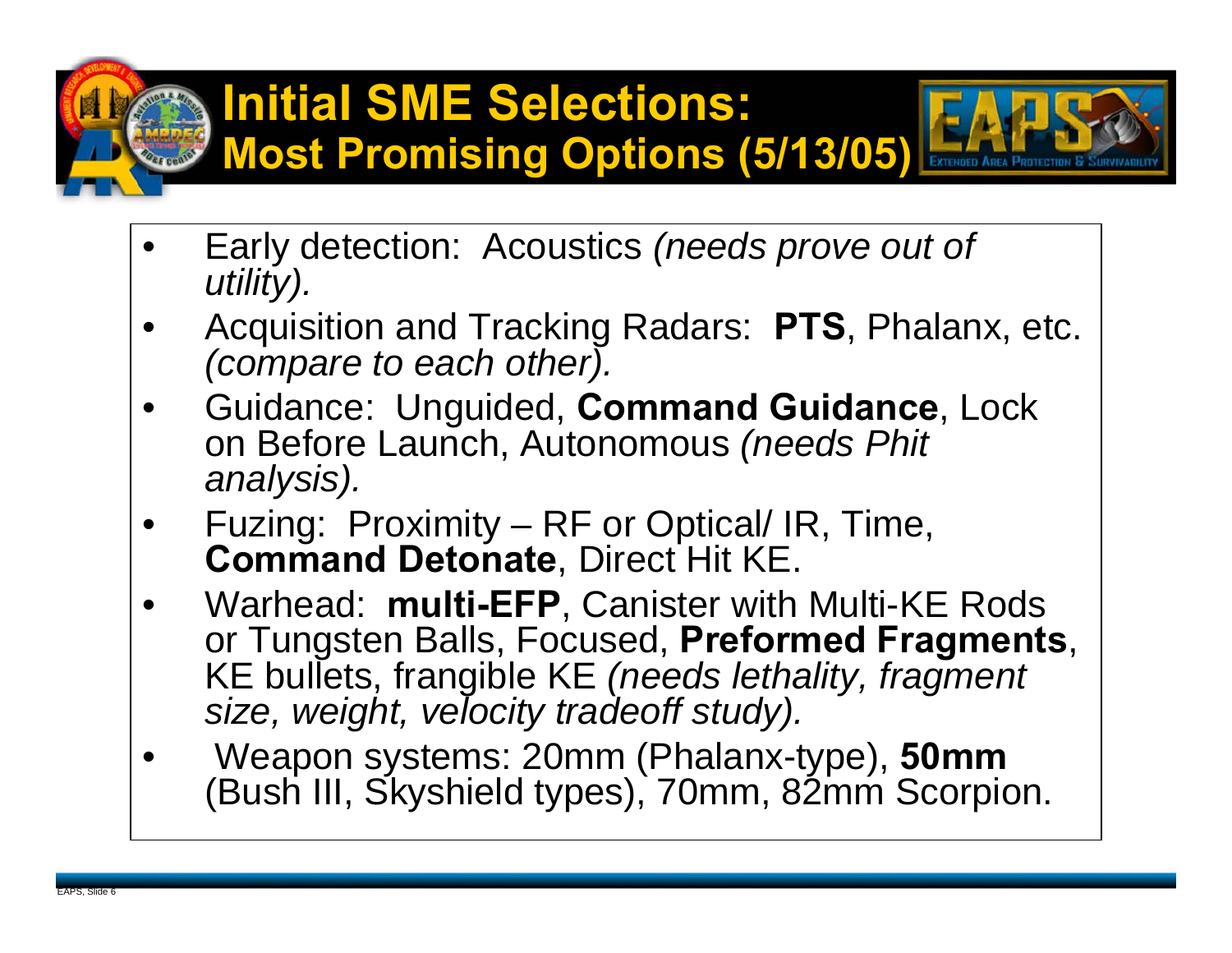



#### **Basic Idea Is To Model The Event Timeline, Accuracy, & Lethality In Explicit Detail**



**Simulation Models A One (Or Many) On One Engagement Of Incoming Threat Round With EAPS Gun (Acoustics, Radar, Fire Control, Gun, Bullet)**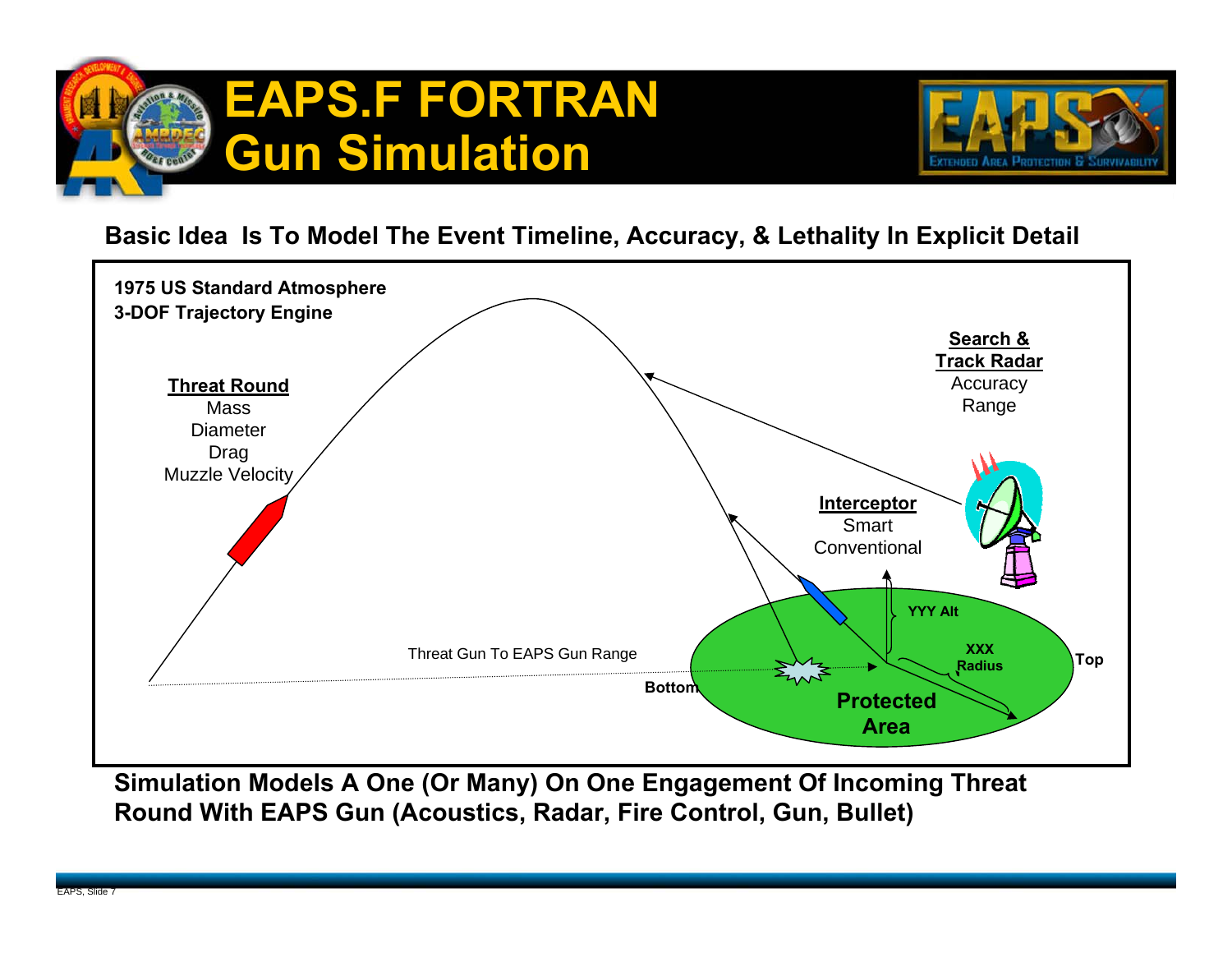

# **Flow of EAPS Gun Mission**



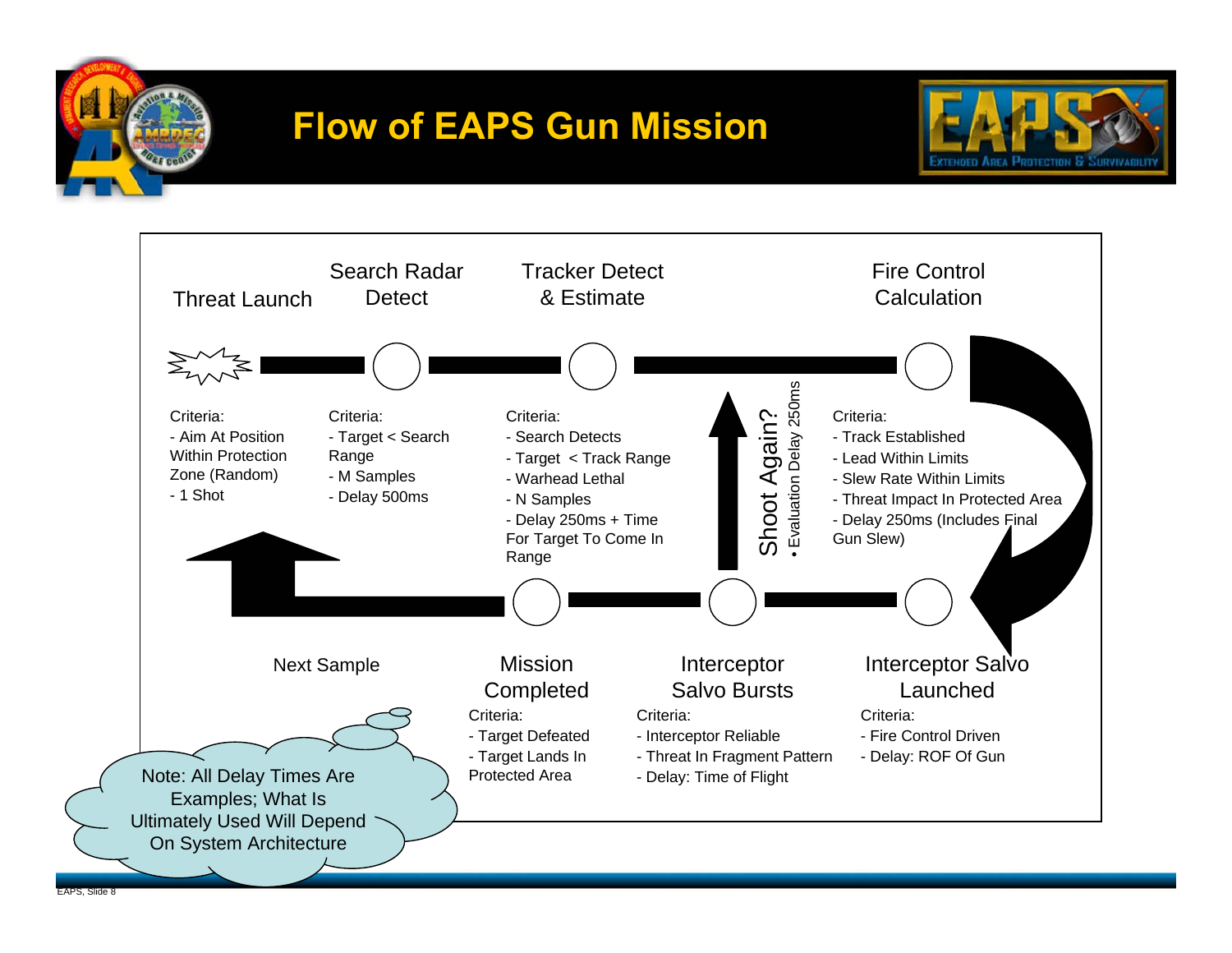# **Target Parameters**



- • Target Is Described By The Following Data Set
	- –Aerodynamic Drag Data
	- –Associated Mach Numbers
	- Radius of Round (m)
	- Weight of Round (lbs)
	- Launch Velocity (mps): Number of Zones, Velocity For Every Zone
	- Location of Launcher (m)
	- Length of Warhead
	- Explosive Fill
	- Thickness of Casing (mm)
	- –RCS (DBSM)
- • Trajectory Data To Insure Flight Characteristics Match Other Models

### Example: Mortar Round

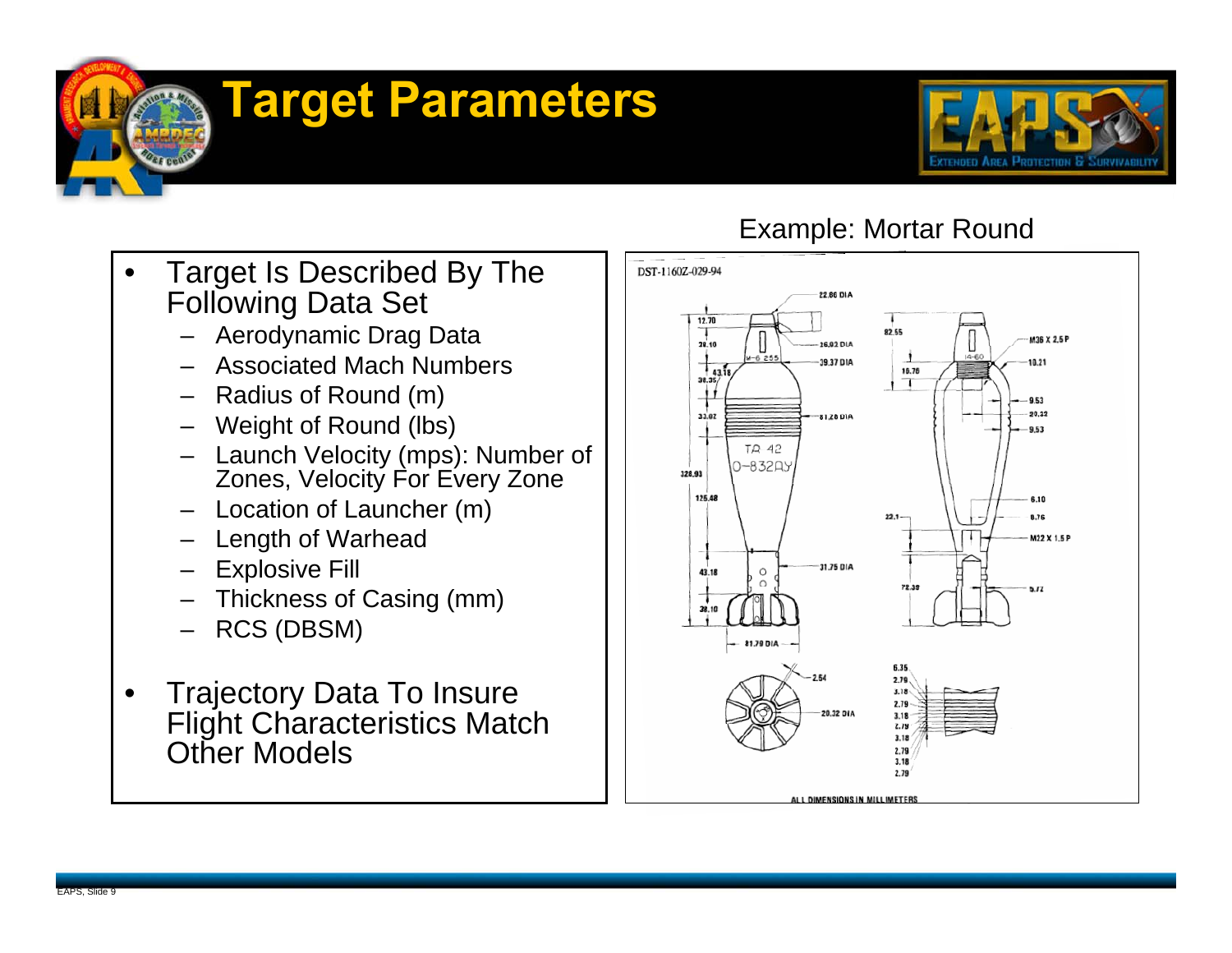# **Engagement Options**



#### **Rapid Fire- Hit to Kill**

- **C-RAM Type Engagement**
- **20-30mm Caliber**
- **High Rate of Fire**
- **KE or HEPD Kill**
- **Lowest Cost Ammo**
- **High Expenditure Rate**
- **Issues: Collateral Damage and Cost**

#### **Precision Fire- Guide to Hit**

- **30-35mm Caliber**
- **Low- Moderate Rate of Fire**
- **Command Guided Course Correction**
- **KE Kill**
- **No Warhead, Fuze or S&A**
- **High Cost Ammo**
- **Issues: Burst Size, Cost and SD**

**Bushmaster III** utomatic Cannon **Course Corrected Ammunition**

### **2 Precision Fire- Burst to Kill**

- **35-82mm Caliber**
- **Low- Mod Rate of Fire**
- **Advanced Warhead**
- **Prox/Advanced Fuzing**
- **Moderate Cost Ammo**
- **Issues: Adequate Ph and Lethality**

### **4 Precision Fire- Guide to Burst**

- **50-82mm Caliber**
- **Low Rate of Fire**
- **Command Guided Course Correction**
- **Advanced Warhead**
- **Prox/Advanced Fuzing**
- **High Cost Ammo**
- **Issues: Cost, Complexity, Size**

#### **Course Corrected Ammunition**

**All Engagement Options Evaluated**



**3**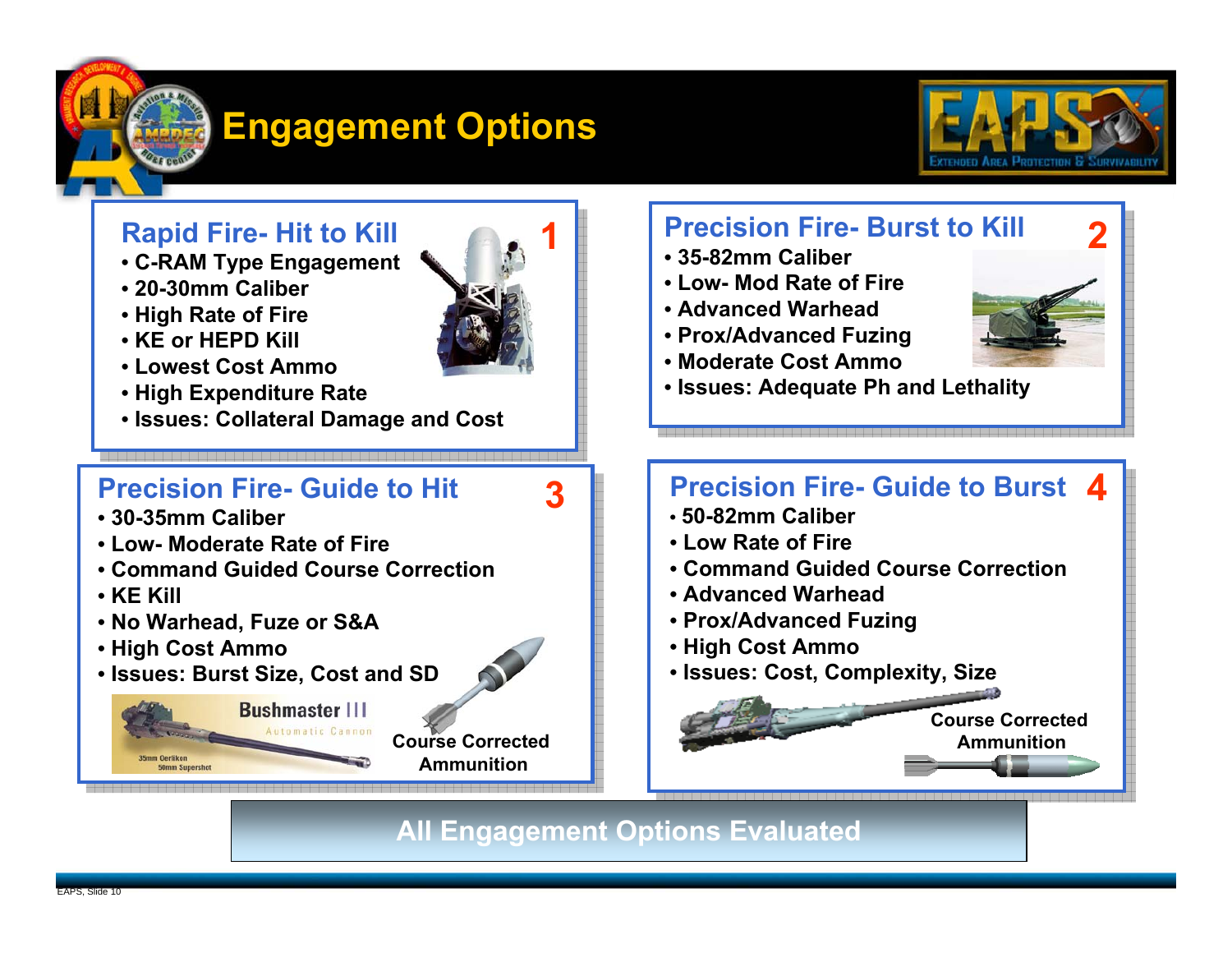

# **Kill Mechanism/ Fuzing Options**

**1**

**3**



**2**

### **KE/ Shaped Charge w/ Impact Fuze**

- **C-RAM Type Engagement**
- **20mm or Larger**
- **Hit to Kill**



- **For KE Kill:**
	- **>50 gm, 1800 mps to get High Order?**
	- **>24 gm, 800 mps to get Breakup?**
- **Min Size Shaped Charge?**
- **Must Include Self Destruct**

### **Blast Frag w/ Proximity Fuze**

- **Burst to Kill Engagement**
- **High Order Det or Breakup Kill?**
- **Prescored or Preformed Frags?**
- **MEFP or Mult SC Concepts?**
- **Large Frags Required (10-20 gm?)**
- **Spherical vs Focused Pattern?**
- **Forward Frag or Side Frag Pattern?**



### **KE Preforms w/ Time Fuze**

- **Burst to Kill Engagement**
- **Probably Addressing Breakup Kill**
- **Preformed Tungsten Cylinders or Spheres**
- **Large Frags Required (10-20 gm?)**
- **Focused Forward Cone**
- **Minimum Caliber: 35 or 50 mm?**



#### **All Warhead and Fuzing Options Evaluated**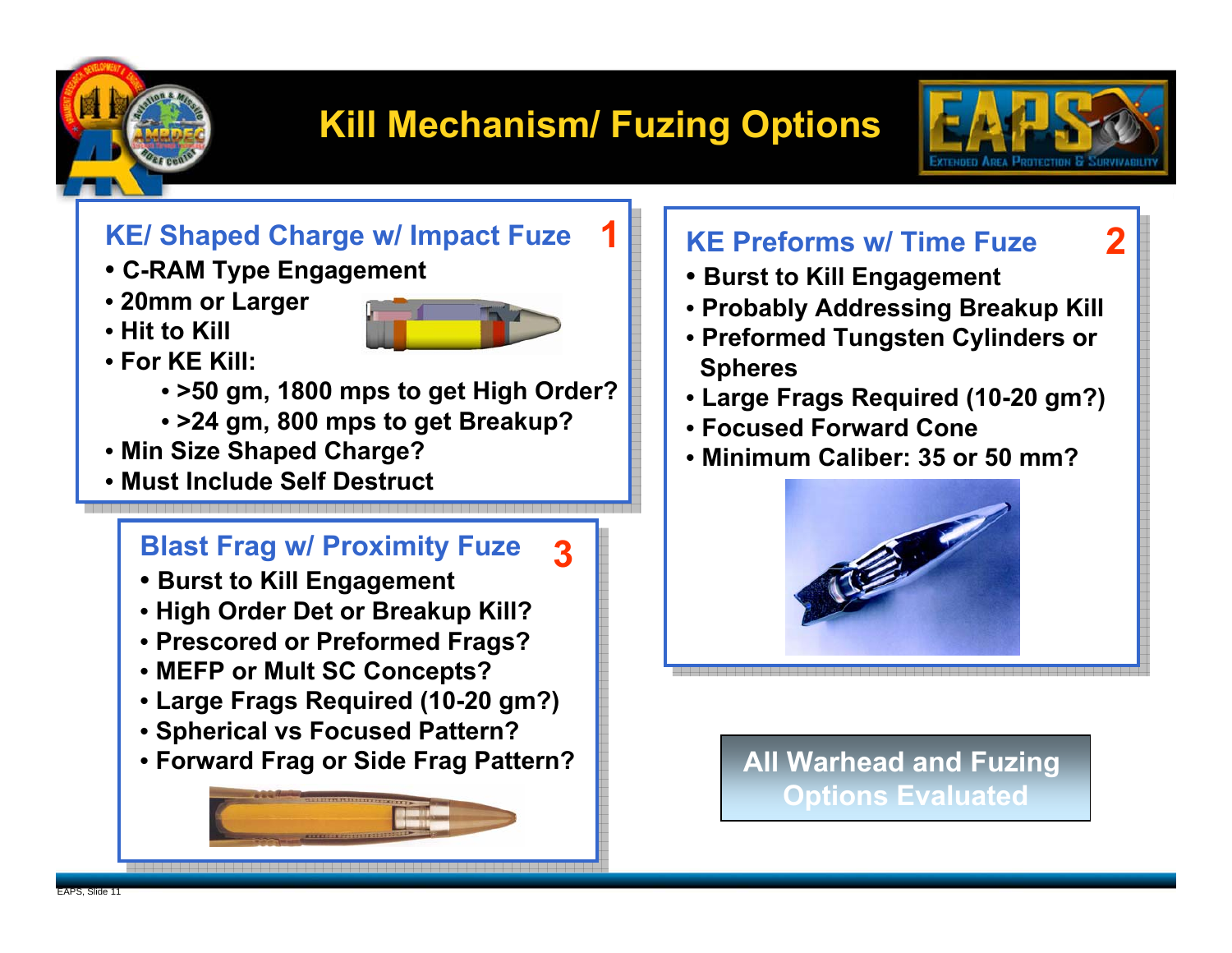# **Gun System Candidates**



| <b>System</b>    | Cal<br>(mm) | <b>Firing</b><br><b>Rate</b><br>(spm) | <b>Muzzle</b><br>Vel (mps) | <b>Projectile</b><br>Mass (gm) | <b>Comments</b>                   |
|------------------|-------------|---------------------------------------|----------------------------|--------------------------------|-----------------------------------|
| Phalanx          | 20          | 4500                                  | 1030                       | 99                             | <b>C-RAM System</b>               |
| <b>GAU-12</b>    | 25          | 4200                                  | 1097                       | 186                            | 25mm Gatling Gun                  |
| Goalkeeper       | 30          | 4200                                  | 1080                       | 362                            | <b>Production CIWS System</b>     |
| <b>Mk44</b>      | 30/40       | 200                                   | 1020 (1000)                | 378 (740)                      | 30/40mm Precision Gun             |
| <b>Bush III</b>  | 35/50       | 250                                   | 1050 (1375)                | 750 (1051)                     | 35/50mm Precision Gun             |
| <b>Skyshield</b> | 35          | 1000                                  | 1050                       | 750                            | <b>Production Air Defense Sys</b> |
| <b>Bush IV</b>   | 40 Bofors   | 160                                   | 1100                       | 975                            | Bigger 40 than Super 40           |
| Bofors 57        | 57          | 220                                   | 1030                       | 2400                           | <b>Naval Gun System</b>           |
| <b>XM274</b>     | 75          | 70                                    | 1100                       | 5220                           | Army Developed Gun System         |
| Scorpion         | 82          | 120                                   | 277                        | 3230                           | Foreign Mortar System             |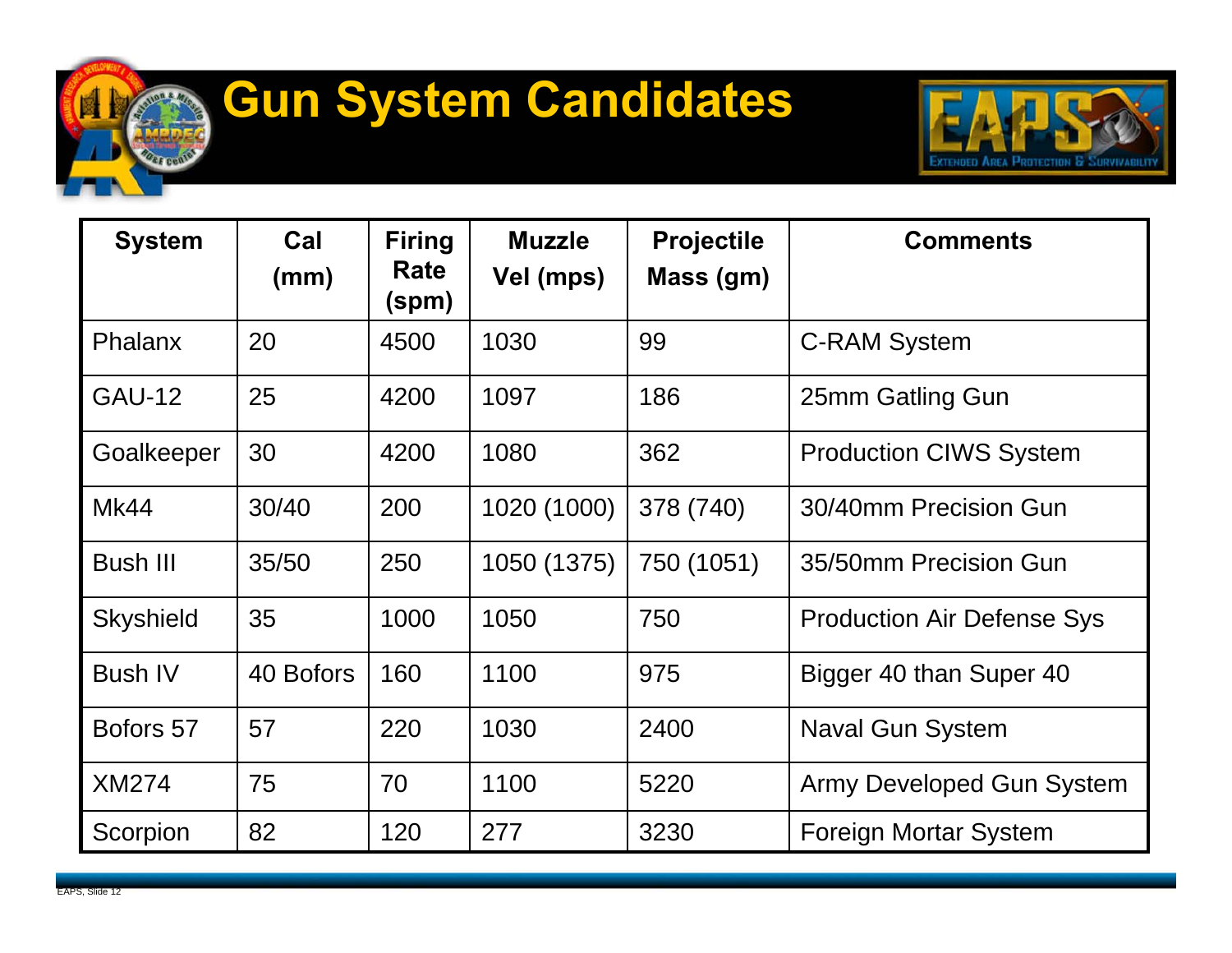## **Trade Study Results - Req PR: Characterization of Trade Space**



| <b>Warhead</b>    | <b>Guidance</b> | 20mm<br>100% lbs.                                                                                                          | 25mm<br>101% lbs. | 35mm<br>730% lbs.                                                                   | <b>50mm</b><br>1020% lbs.                                | 75mm<br>5061% lbs                     | 82mm<br>6893% lbs                         |
|-------------------|-----------------|----------------------------------------------------------------------------------------------------------------------------|-------------------|-------------------------------------------------------------------------------------|----------------------------------------------------------|---------------------------------------|-------------------------------------------|
| <b>KE-Sabot</b>   | <b>No</b>       | <b>PR~30%</b><br><b>PR~40%</b><br>35% Shots<br>100% Shots<br><b>Too Small</b>                                              |                   | <b>ROF Too Low</b>                                                                  | <b>Similar To Smaller Calibers</b><br><b>ROF Too Low</b> |                                       | <b>Velocity Too</b><br>Low                |
|                   | <b>Yes</b>      |                                                                                                                            |                   | <b>PR ~60%</b><br>5-9% Shots                                                        | <b>ROF Issues</b>                                        |                                       |                                           |
| <b>HE-Nat</b>     | <b>No</b>       | <b>PR~30%</b><br><b>Not Done</b><br>100% Shots                                                                             |                   | <b>Not Done - Appears to Have Low Promise</b><br><b>Results Similar to KE Sabot</b> |                                                          |                                       | <b>Fuze</b><br><b>Risk Too</b><br>High    |
|                   | Yes             |                                                                                                                            | <b>Too Small</b>  |                                                                                     |                                                          |                                       |                                           |
| <b>HE-PFF</b>     | <b>No</b>       | <b>What Works</b>                                                                                                          | <b>Too Small</b>  |                                                                                     | <b>Not Done</b>                                          | PR >100%<br>$~1.5\%$ Shots            | PR~10%<br>1%-Shots                        |
|                   | <b>Yes</b>      | <b>100% PR</b>                                                                                                             |                   |                                                                                     | <b>Not Done</b>                                          | <b>PR&gt;100%</b><br>$~10.75\%$ Shots | <b>Not Done</b>                           |
| <b>CE-Unitary</b> | <b>No</b>       | <b>Not Dove - Appears to Have Low Promise</b><br><b>Results should be similar to KE Sabot</b>                              |                   |                                                                                     |                                                          | <b>Too Slow</b>                       |                                           |
|                   | <b>Yes</b>      |                                                                                                                            |                   |                                                                                     |                                                          |                                       | <b>Likely To Be</b><br><b>Ineffective</b> |
| <b>HE-EFP</b>     | <b>No</b>       | <b>Too Small</b><br><b>Not Done - Appears to Have Moderate Promise</b><br><b>Results Should Be Similar To HE-PFF</b>       |                   |                                                                                     |                                                          |                                       |                                           |
|                   | <b>Yes</b>      |                                                                                                                            |                   |                                                                                     |                                                          |                                       |                                           |
| <b>KE-Subs</b>    | <b>No</b>       | <b>Approach</b>                                                                                                            | <b>Too Small</b>  | <b>FR~20%</b><br>10-15% Shots.                                                      | PR~60%<br><b>27% Shots</b>                               |                                       | Logistic                                  |
|                   | <b>Yes</b>      | <b>Cost/Kill: &lt;66%</b><br>Weight/Kill: 28.3%<br>Time/Kill: ~40%                                                         |                   | <b>Ton Snall</b>                                                                    | PR~100%<br>$~2.5\%$ Shots                                | <b>PR~90%</b><br>$~2\%$ Shots         | <b>Burden Too</b><br>High                 |
| <b>CE-Subs</b>    | <b>No</b>       | Not Done - May Have Some<br>Not Done - Appears To Be Too Small <sup>*******</sup><br>(Insufficient Number Of Submunitions) |                   |                                                                                     |                                                          |                                       |                                           |
|                   | <b>Yes</b>      |                                                                                                                            |                   | <b>Promise In Larger Calibers</b>                                                   |                                                          |                                       |                                           |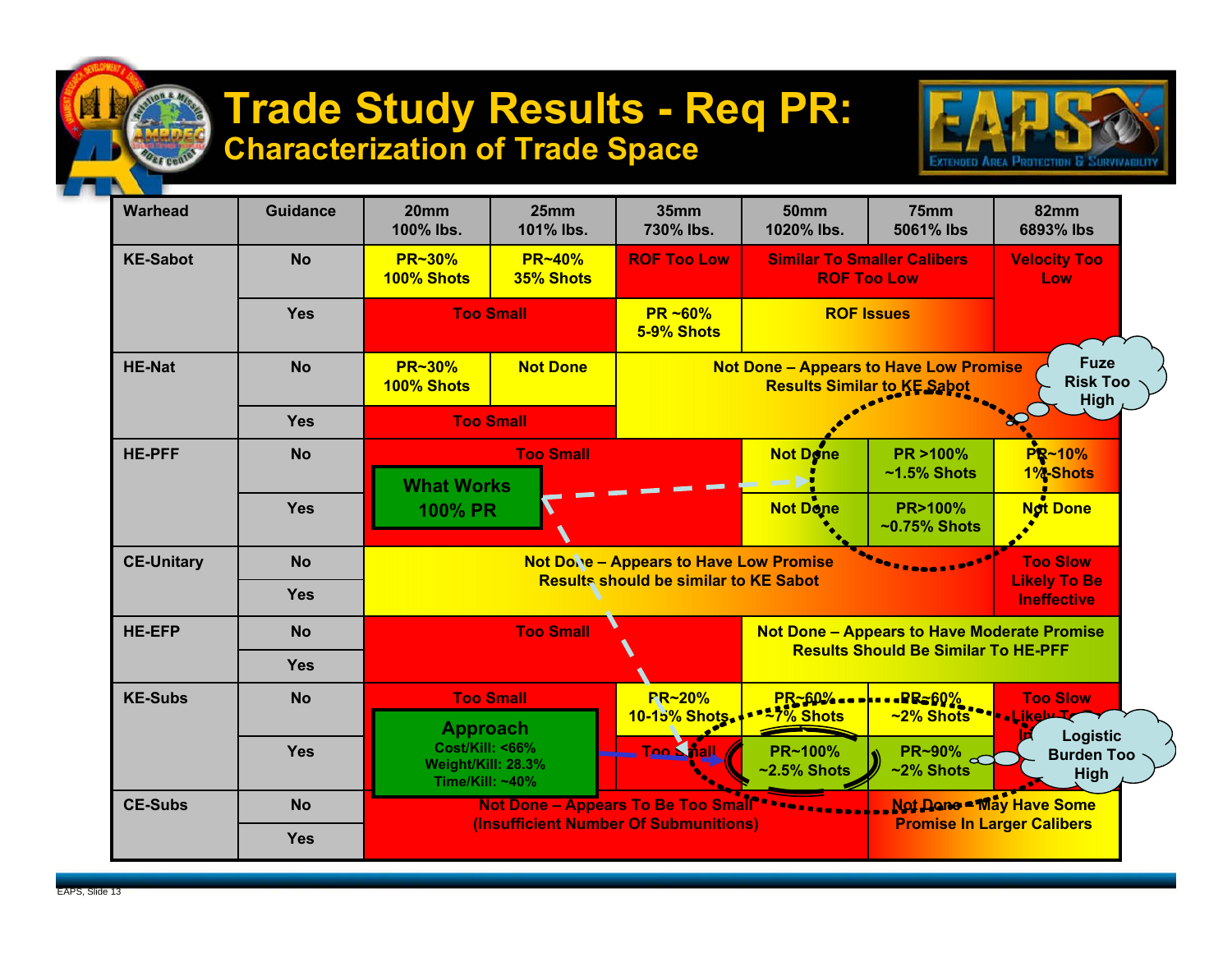## **Cost, Weight and Time Analysis: 50mm FF Guided vs 82mm Mortar**





**System Meets All Objectives: Performance, Cost, Weight, and Mission Time Are Improvements Over Requirements**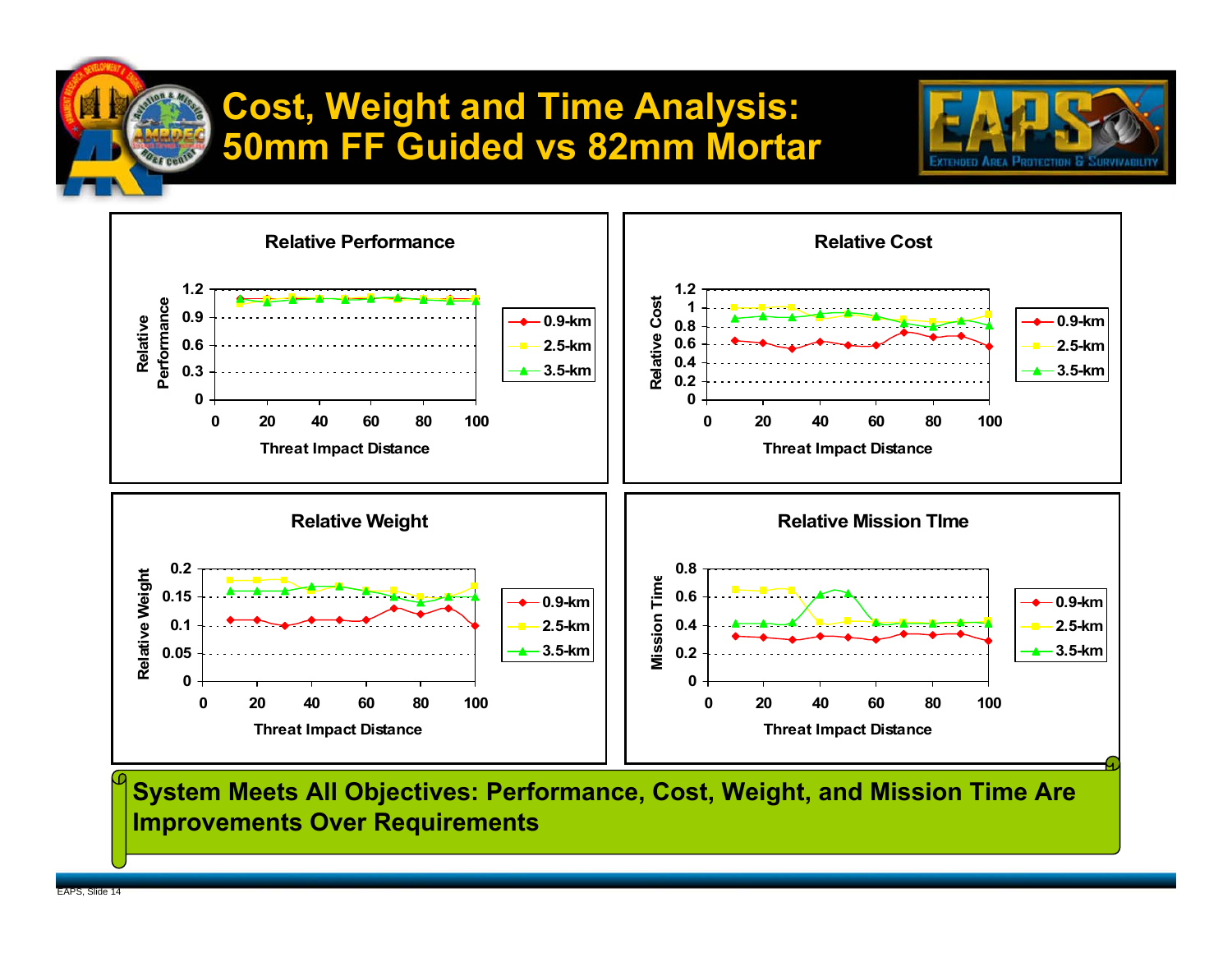## **Cost, Weight and Time Analysis: 75mm FF Guided vs 82mm Mortar**





**System Meets Almost All Objectives: Performance (Out to 90% Of Threat Impact Range), Cost, Weight, and Mission Time Are Improvements Over Requirements**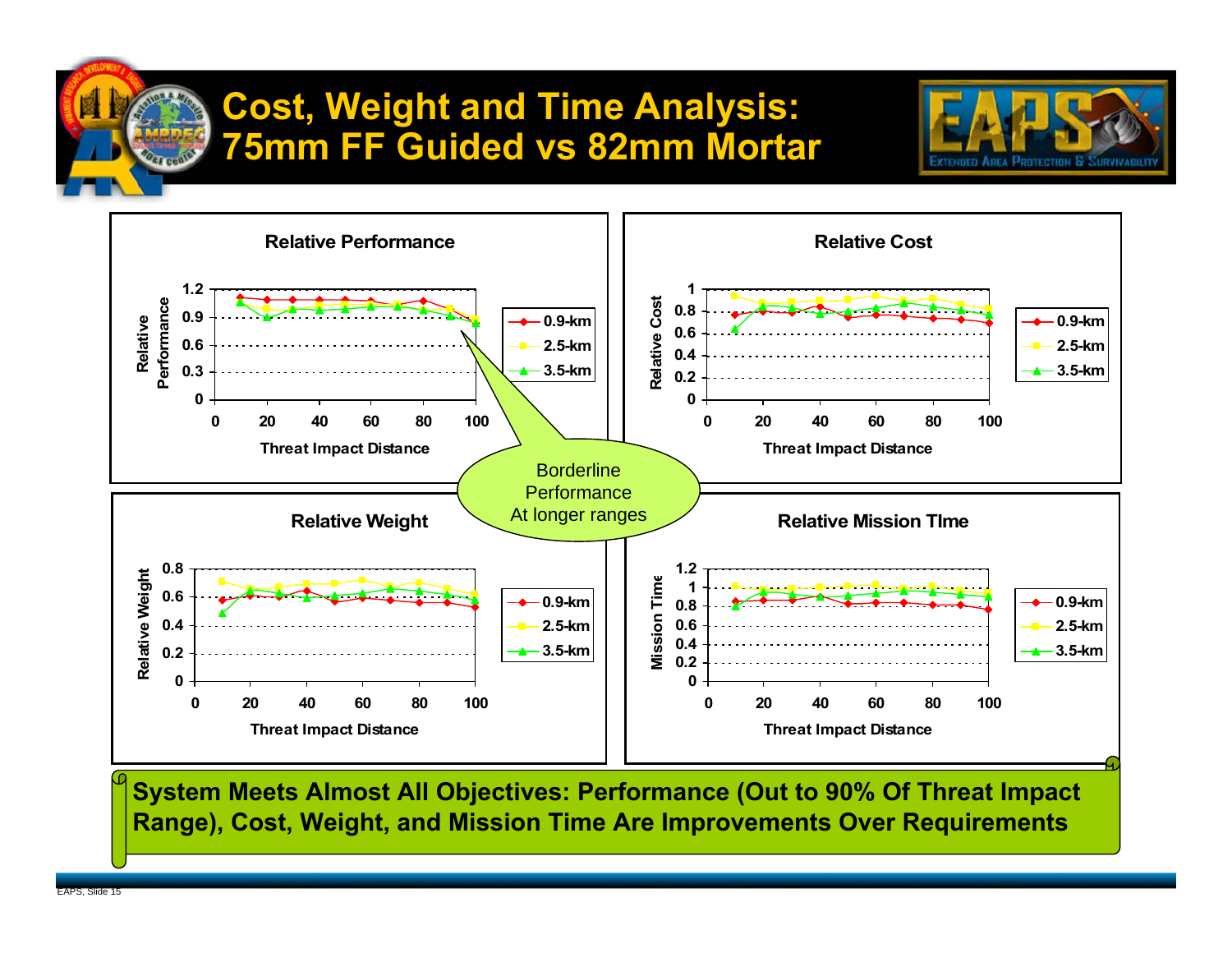# **Used M&S To Determine Technical Approach To EAPS**



- External Surveillance Radar With At Least Phalanx Range **Capability**
- PTS/ATS Fire Control Radar For Tracking And Communication Link
- 50mm Bushmaster III/IV Gun Capable of Achieving High Muzzle Velocity
- Interceptor Using Course Correction Technology From MAST STO (Single Thruster, Guidance Instruments)
- Transceiver Compatible With PTS/ATS Radar
- Command Fuzed Forward Fragmenting Warhead Using Multiple EFP (or , Back Ups, Reactive Fragments or Preformed Tungsten Fragments with Boost)

**Launched EAPS Gun and Interceptor Development Using These Rough Guidelines As Most Likely Technical Approach To Meet C-RAM Intercept Needs**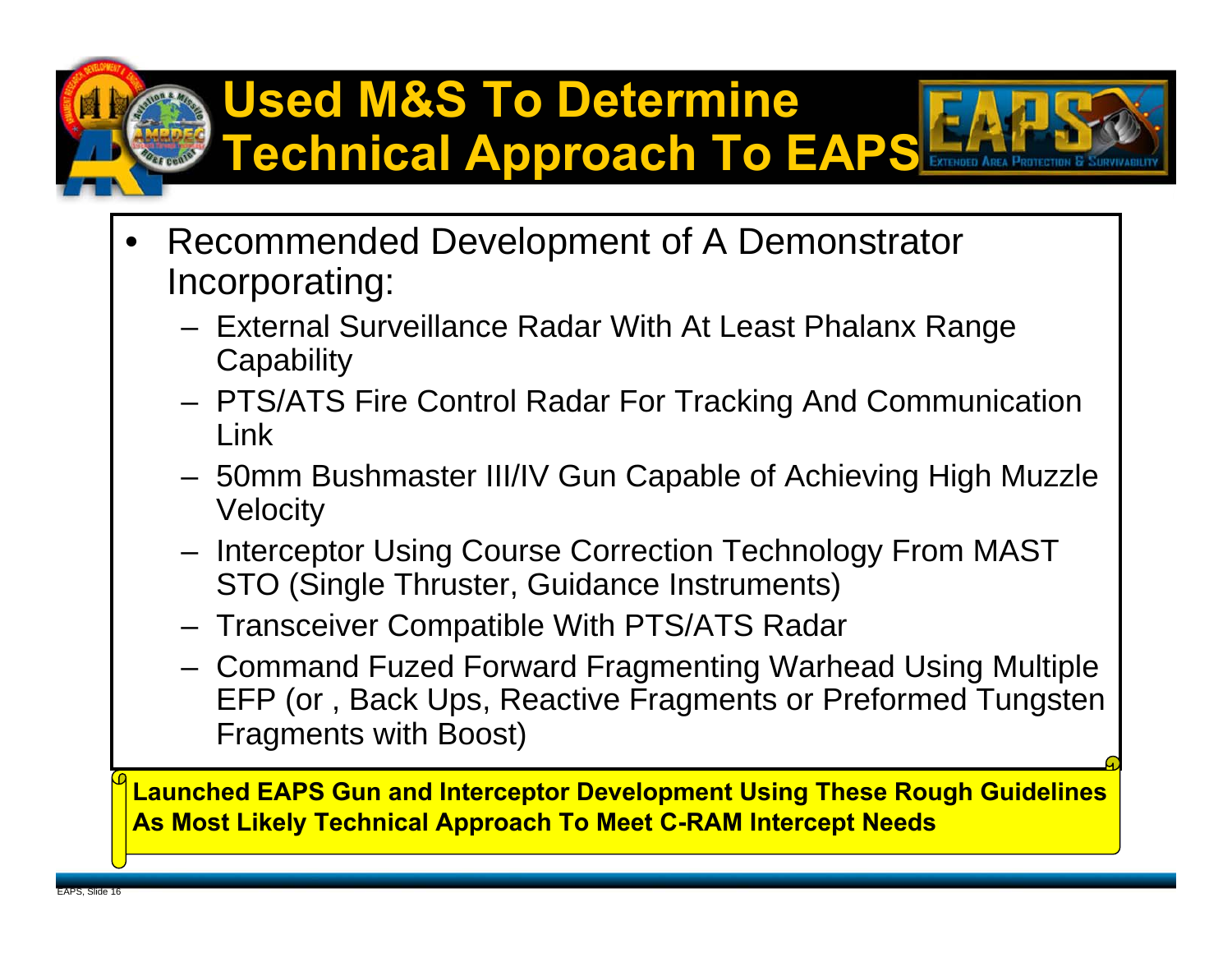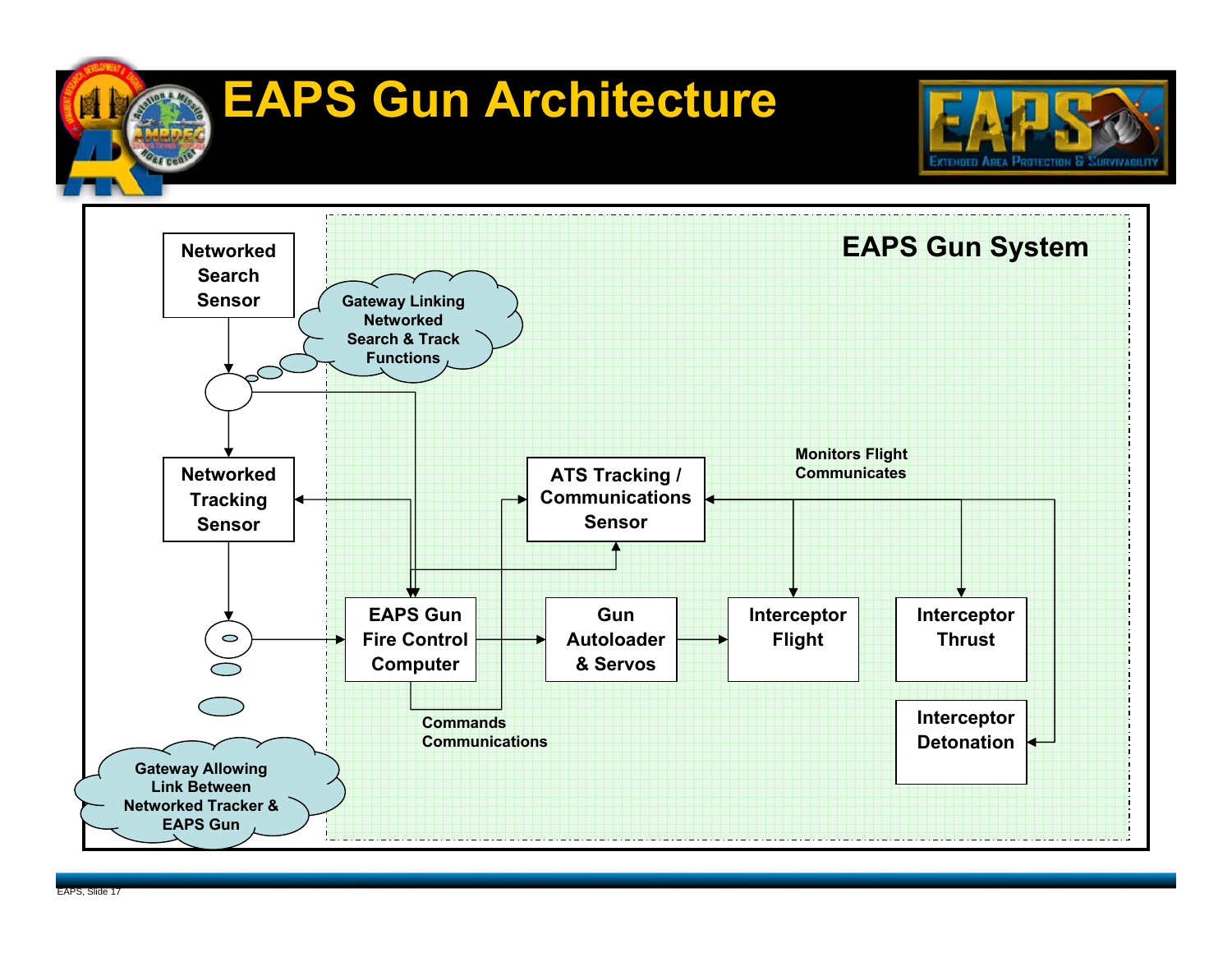# **Probability of Mission Success Versus Mortar Threat**





**Exceeds ATO Performance Threshold With 1.25% Shots Out To 140%**